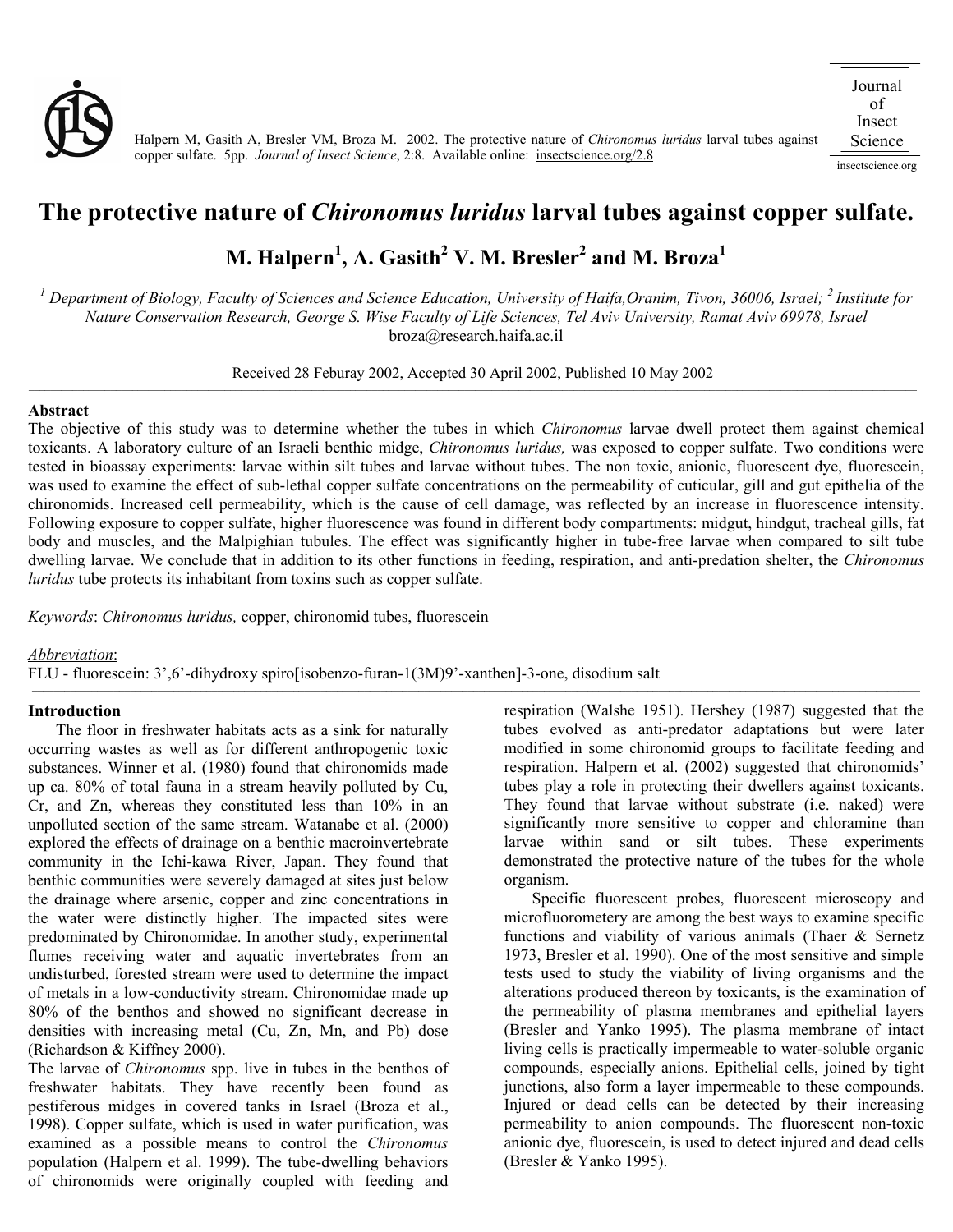The microfluorometric technique enables identification of non-lethal stress in various larval body compartments exposed to copper. In the present study we confirm the hypothesis that the *C. luridus* tube protects its inhabitant against toxicants in the organ and cellular level.

### **Materials and Methods**

### *Experimental conditions and chemicals:*

All bioassay experiments were conducted on a laboratory culture of *Chironomus luridus* Strenzke that was collected from covered storage tanks of the water supply system at Shefar'am near Haifa, Israel. The laboratory culturing procedure was described in Halpern et al. 1999. Dechlorinated tap water was used in all experiments. A stock solution of 1000 mg/liter copper was prepared daily using  $CuSO<sub>4</sub>5H<sub>2</sub>0$ . Test concentrations were prepared by diluting appropriate aliquots of the stock solution with test water. Silt that was used for each larvae's tube substrate was collected from the same storage tank's floor as was the midge. The silt was washed, diluted (20:1 weight:weight, water to silt), sterilized, and stored at 4°C. In order to assure the addition of a homogenous amount of silt to each test cup, the silt was centrifuged (10 min at 1,000 rpm) before use, and a measured quantity of 1 ml silt was added to the appropriate test cup. The organic matter of silt was determined following a 6 h incubation at a temperature of 550°C, and was found to be 22.5%. Particle size was determined by the hydrometric method (Black 1986), and was as follows: 54.5% 200-2000 µm, 28.9% 20-200µm and 16.7%  $2-20 \mu m$ .

#### *Microfluorometry procedures*

The fluorescent non-toxic dye, "fluorescein" (FLU; 3',6' dihydroxy spiro[isobenzo-furan-1(3M)9'-xanthen]-3-one, disodium salt;  $pK_a = 7.0$ , in a final concentration of 100  $\mu$ M, was used to examine the permeability of 5 body compartments of *C. luridus* larvae: midgut, hindgut, tracheal gills, fat body

and muscles (body), and the Malpighian tubules. A Nikon Labophot-2 fluorescent microscope was used to determine the fluorescence intensity of larval cells, using the vital contact microfluorometry technique (Thaer & Sernetz, 1973 and Bresler et al., 1990). Fluorescence intensity was measured by a microfluorometer (1uVolts-10Volts) and expressed by arbitrary units (0.1-100,000) (Thaer & Sernetz 1973).

#### *Bioassay procedure*

Bioassays were conducted with larvae in silt tubes or without tubes at  $25^{\circ}$ C. Five  $4^{\text{th}}$  instar larvae were placed in a 120-ml plastic cup containing 90-ml tap water, with or without silt, and were allowed to acclimate and construct tubes for 24h before experimentation. Test concentrations were prepared by diluting appropriate aliquots of the stock solution with tap water; 10 ml were added to the plastic cups, to yield a total of 100 ml. Each bioassay consisted of two copper concentrations (50 or 100 mg/liter) and a control of dechlorinated tap water. After 1h exposure to copper concentration, FLU, in a final concentration of 100µM was added to the test cups for another hour of incubation. Fluorescence intensity was measured in the 5 larval body compartments, 20 measures per compartment.

#### *Data analysis*

Results were subjected to Nested ANOVA (Sokal & Rohlf 1998) (Data not shown). As the variances between larvae were higher than the variances between measures in each larva (for each body compartment), an average of all 20 measures in each larval body compartment was calculated. Significant differences in fluorescence intensity were tested in 2 way ANOVA between substrates and between copper concentration in 5 different larval body compartments (Table 1), as well as between substrates and between body compartments in each concentration (Table 2).

**Table 1.** Significant differences in fluorescence intensity between substrates and between copper concentration in different larval body compartments of *Chironomus luridus* (2 way ANOVA) (see data in Figure 2).

| Body compartments  |                        | Degrees of freedom | F - ratio | D      | Significance level |
|--------------------|------------------------|--------------------|-----------|--------|--------------------|
| Midgut             | Between substrates     |                    | 23.9      | 0.0001 | ***                |
|                    | Between concentrations |                    | 0.97      | 0.39   | n.s.               |
|                    | Interaction            |                    | 2.9       | 0.074  | n.s.               |
| Hindgut            | Between substrates     |                    | 0.6       | 0.0001 | $***$              |
|                    | Between concentrations |                    | 2.17      | 0.136  | n.s.               |
|                    | Interaction            |                    | 2.4       | 0.109  | n.s.               |
| Tracheal gills     | Between substrates     |                    | 13.6      | 0.0012 | $\star\star$       |
| (gills)            | Between concentrations |                    | 3.65      | 0.041  | $\ast$             |
|                    | Interaction            |                    | 5.9       | 0.0082 | $***$              |
| Fat body & muscles | Between substrates     |                    | 17.7      | 0.0003 | ***                |
| (body)             | Between concentrations |                    | 4.3       | 0.025  | $\ast$             |
|                    | Interaction            |                    | 7.5       | 0.003  | $***$              |
| Malpighian tubules | Between substrates     |                    | 12.3      | 0.0018 | $***$              |
|                    | Between concentrations |                    | 9.1       | 0.0011 | $\star\star$       |
|                    | Interaction            |                    | 6.25      | 0.007  | $***$              |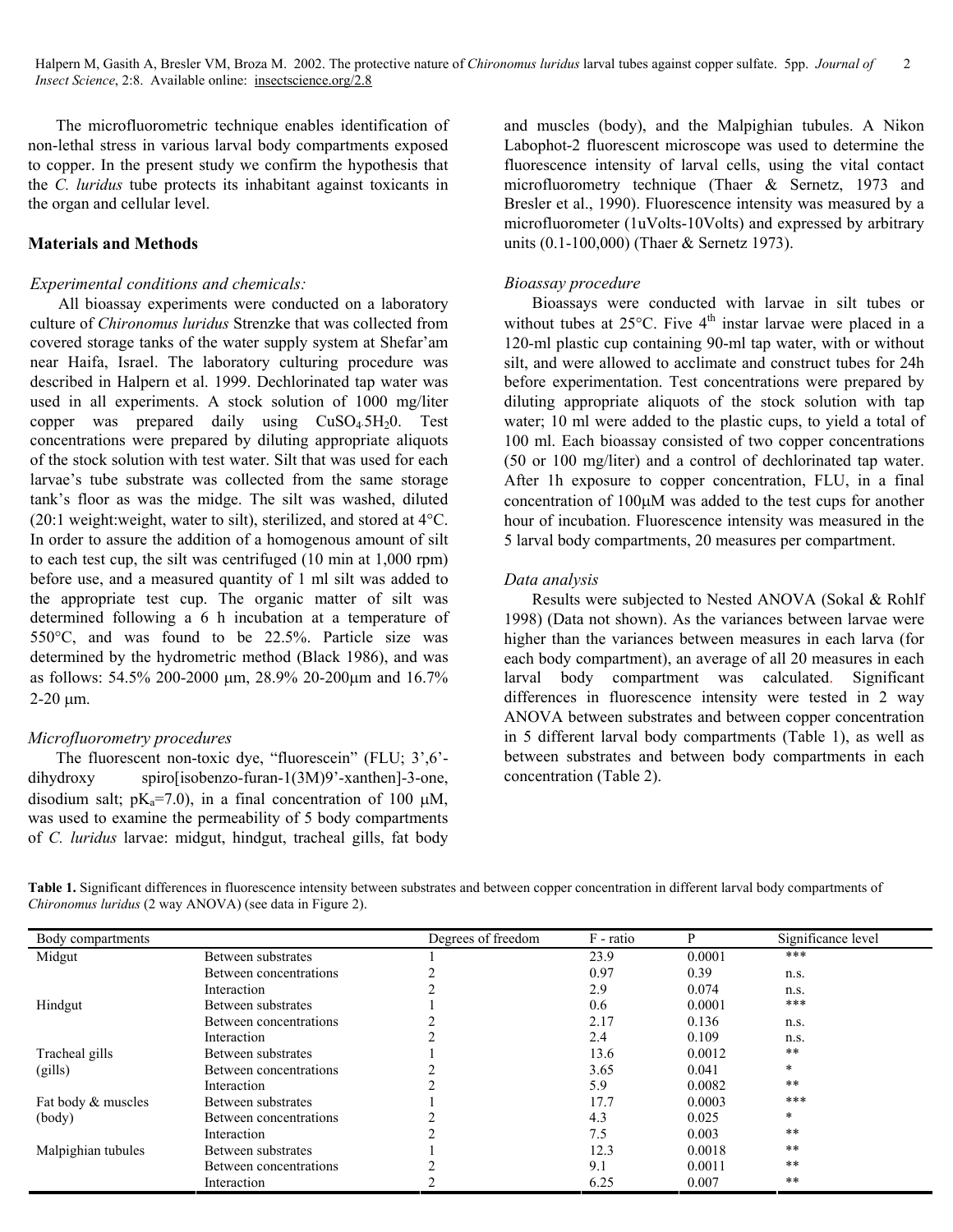Halpern M, Gasith A, Bresler VM, Broza M. 2002. The protective nature of *Chironomus luridus* larval tubes against copper sulfate. 5pp. *Journal of Insect Science*, 2:8. Available online: insectscience.org/2.8 3

| Copper concentration |                           | Degrees of freedom | F - ratio |        | Significance level |
|----------------------|---------------------------|--------------------|-----------|--------|--------------------|
| $50 \text{ mg}/1$    | Between substrates        |                    | 48        | 0.0000 | $***$              |
|                      | Between body compartments |                    |           | 0.028  |                    |
|                      | Interaction               |                    | 0.38      | 0.82   | n.s.               |
| $100 \text{ mg/l}$   | Between substrates        |                    | 98.4      | 0.0000 | $***$              |
|                      | Between body compartments |                    | 23.5      | 0.0000 | ***                |
|                      | Interaction               |                    |           | 0.0032 | $**$               |

Table 2. The significant differences in fluorescence intensity (fluorescein penetration) between substrates (with silt tube or naked) and between larval body compartments of *Chironomus luridus* as a result of the exposure to different copper concentrations (2 way ANOVA).

#### **Results**

The midgut of a naked larva exposed to tap water with fluorescent dye is shown in Fig. 1. The fluorescent dye fills the midgut lumen and does not penetrate other body compartments. Exposure of the larvae to copper causes cell injury that results in FLU penetration into larval organs. Following the exposure to copper, significant differences were found between high FLU penetration into larval organs in larvae without tubes, as opposed to low FLU penetration in larvae within silt tubes (Table 1). Significant differences were found in all the 5 examined body compartments and in all tested concentrations (Table 2). The average FLU intensity calculated for three tissue types (the larval body, gills, and Malpighian tubules) in the 50 mg/l treatment, as compared to tap water controls, was doubled in larvae in tubes, whereas it was elevated 36-fold in naked larvae (Fig. 2 c, d, e). When the copper concentration was elevated to 100 mg/l, permeability into all body compartments of the naked larvae decreased, while permeability into the various tissue types of larvae in silt tubes increased, as compared to the 50 mg/l treatment (Fig. 2).

To examine the response to copper more carefully, the fluorescence intensity of the internal body compartments was calculated as a percentage of the midgut fluorescence intensity. As the fluorescence intensity measured in the midgut was the highest under all experimental conditions (Fig. 2), it was considered the reference level of intensity. When the larvae were not exposed to copper, fluorescence intensity in the



**Figure. 1.** Fluorescence intensity of midgut lumens of *Chironomus luridus* larva (untreated and without a tube), vital stained with fluorescein. The picture was taken while in peristaltic movement. Taken with fluorescent microscope at 100x.

 hindgut was 45% of that in the midgut, and penetration of FLU into gills, Malpighian tubules, and body lumen was negligible (Fig. 3a). Exposure of larvae to 50-mg/l copper raised the fluorescence intensity in the hindgut to 65% (Fig. 3b). The relative fluorescence in gills, Malpighian tubules, and body lumen rose about 25 times in larvae without tubes as compared to controls, whereas the fluorescence intensity in gills and body lumen of larvae within silt tubes was only about 1.5 times higher than in the control. Penetration of the dye into Malpighian tubules was more intensive, being about 4 times higher than in the control (Fig. 3b).

#### **Discussion**

The vital contact microfluorometry technique enables the detection of larval cell injury after exposure to copper sulfate. Copper sulfate increases cytoplasmatic membrane permeability. Cells in untreated larvae showed a selective permeability, which did not enable penetration of FLU. Fluid in the lumen of the gut has free access to the fluid outside the insect; thus, FLU remained in the lumen of the gut (mid- and hindgut) in both, treated and untreated larvae. However, FLU penetration of the tracheal gills, fat body and muscles, and the Malpighian tubules in naked larvae exposed to 50 mg/l copper was about 20 times higher than in larvae protected in silt tubes. Exposure of naked larvae to 100 mg/l copper caused a decrease in permeability in all body compartments. The decrease can be explained by the poor physiological condition of those larvae, which may have affected their water filtration function. In comparison, only minor damages were caused by the exposure of larvae in silt tubes to both 50 and 100 mg/l copper.

Halpern (2002) found that larvae without tubes are more sensitive to copper and chloramines than are those living in sand or silt tubes. Silt had a higher protective value for *C. luridus* larvae than sand tubes, especially when they were exposed to copper for a short period of time. The differences found between larvae's sensitivity to copper (in the 3 substrate situations) were due to the protection that the tube gave to its resident and not because silt or sand by themselves reduce the effective concentration of the toxicant (Halpern et al. 2002). Use of the microfluorometric technique enabled us to identify non-lethal stress caused by copper. The naked larvae showed a "dose-response" reaction, with a gradual increase in permeability. On the other hand, the larvae within the silt tube were almost indifferent to the lower concentration of copper, as a result of tube protection. They responded only to the dose that was higher than  $LC_{50}$  /24h (80.5 mg/liter). This assay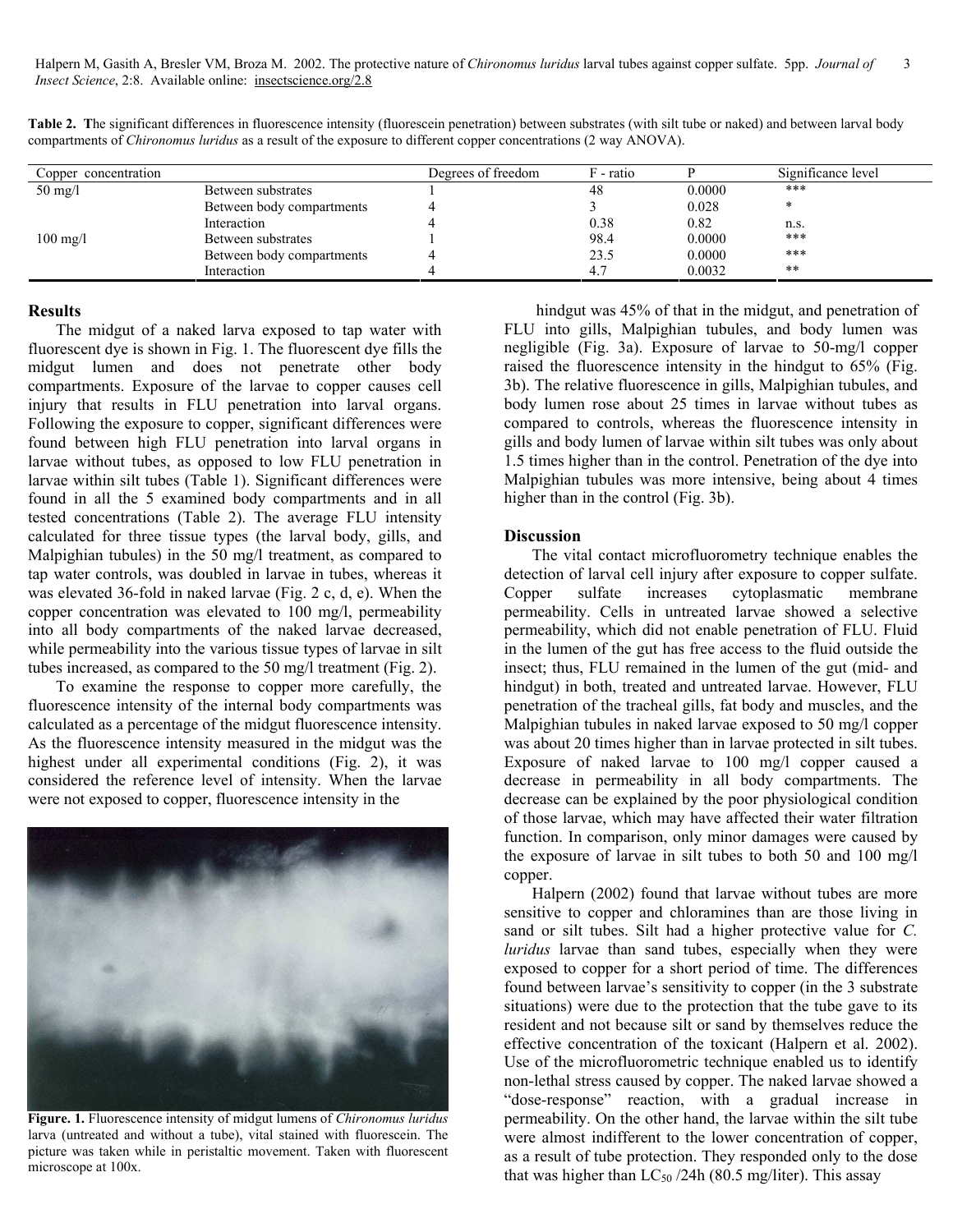

**Figure. 2.** Effect of *Chironomus luridus* 4th instar larvae exposure (within and without tubes) to different copper concentrations, on the permeability of fluorescein into (a) midgut, (b) hindgut, (c) body, (d) gills, (e) Malpighian tubules. The data are expressed as fluorescence intensity, mean a.u. $\pm$  S.D. Larvae with silt tubes were exposed to copper and FLU while within the tubes.

supports our hypothesis (Halpern et al. 2002) that *Chironomus* tubes serve as a barrier against introduction of toxicants.

In all the experiments, both with and without tubes, the fluorescence intensity in the midgut was always the highest. Elevating copper concentrations resulted in an increase in fluorescence intensity relative to midgut, most notable in Malpighian tubules. This can be explained by the active transport of the toxicant  $(Cu^{2})$  into the Malpighian tubule lumen. The toxicant is transported from the Malpighian tubules into the hindgut, which was second to the midgut in FLU intensity. These results are consistent with previous studies. Bresler et al. (1990) studied the transport of FLU into isolated Malpighian tubules of *Periplaneta americana*, *Locusta migratoria*, and the larva of the wax moth, *Galleria mellonella*. They found active transport of FLU in all 3 species against gradient concentrations. Snyder et al. (1994) reported a process of nicotine detoxification starting in the midgut of *Manduca sexta* larvae, followed by an active transport into the lumen of Malpighian tubules, and then excretion through the hindgut**.**

Sediment provides a habitat for various aquatic organisms and at the same time is a major repository for many of the